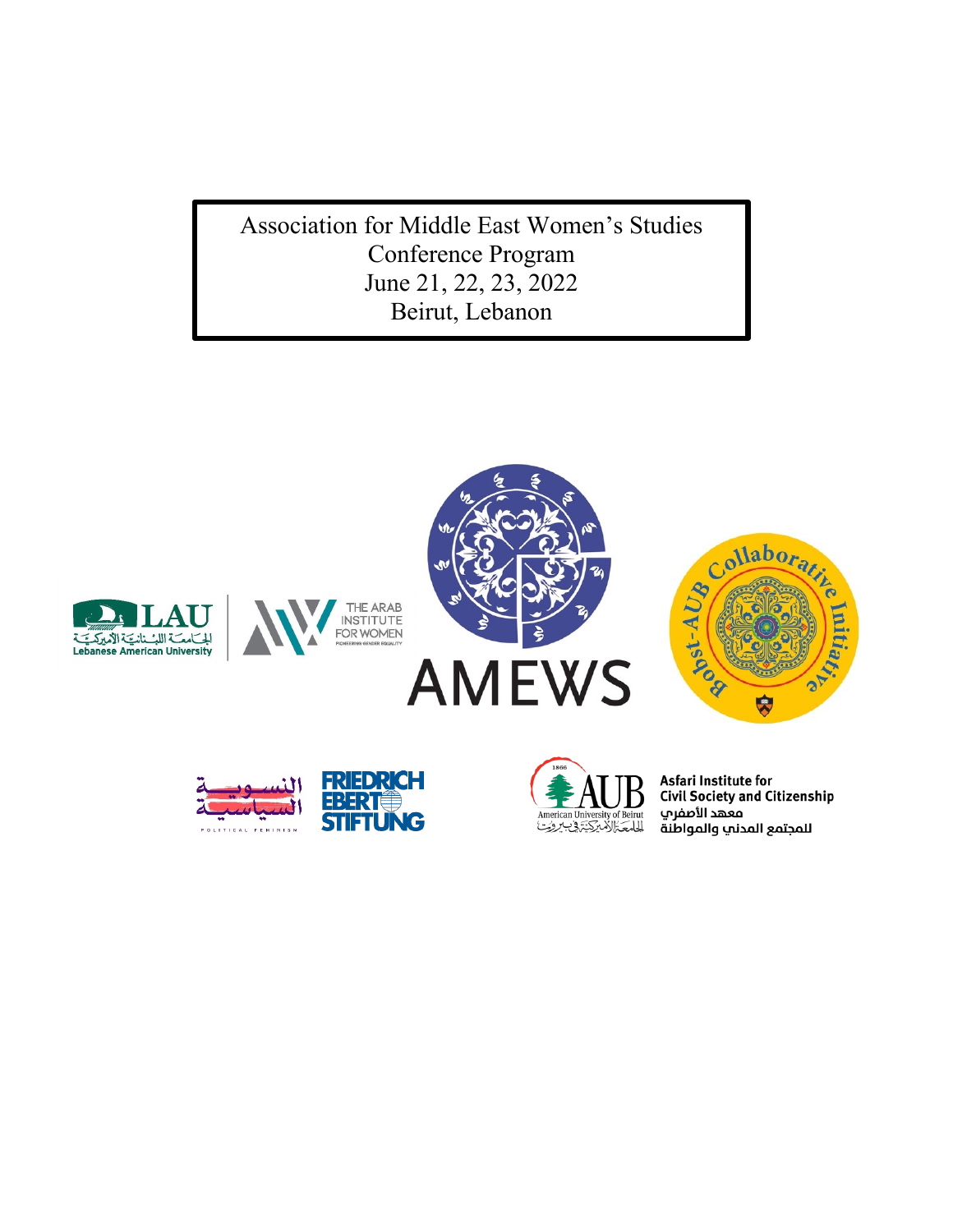|                         | June 21, 2022 (ledanese American University - Aunan Kassar School of Dusiness)                                                                                                                                                                                                                                                                                                                                                                                                                                                                                                                                                                                                                                                                                                                                                                                                                                                                                                                                                                                                                                                        |
|-------------------------|---------------------------------------------------------------------------------------------------------------------------------------------------------------------------------------------------------------------------------------------------------------------------------------------------------------------------------------------------------------------------------------------------------------------------------------------------------------------------------------------------------------------------------------------------------------------------------------------------------------------------------------------------------------------------------------------------------------------------------------------------------------------------------------------------------------------------------------------------------------------------------------------------------------------------------------------------------------------------------------------------------------------------------------------------------------------------------------------------------------------------------------|
| 9:00 am to 10:30 am     | Opening/Keynote - Irwin Hall Auditorium Translation Will Be Provided                                                                                                                                                                                                                                                                                                                                                                                                                                                                                                                                                                                                                                                                                                                                                                                                                                                                                                                                                                                                                                                                  |
|                         | • Myriam Sfeir, Director, Arab Institute for Women, Lebanese American University<br>· Michel Mawad, President, Lebanese American University<br>• Jennifer Olmsted, AMEWS President and Professor & Director of the Middle East<br>Studies/Social Entrepreneurship Program, Drew University<br>• Amaney Jamal, Former AMEWS President and Dean & Professor, Princeton<br>University<br>• Fatima Sadiqi - Past AMEWS President & Conference Chair and Professor, Sidi<br>Mohamed Ben Abdellah University<br>• Keynote Speaker: Amel Grami, Professor, University of Manouba                                                                                                                                                                                                                                                                                                                                                                                                                                                                                                                                                             |
| 10:30 am to 10:45 am    | Break - Irwin Hall Balcony                                                                                                                                                                                                                                                                                                                                                                                                                                                                                                                                                                                                                                                                                                                                                                                                                                                                                                                                                                                                                                                                                                            |
| 10:45 am to 12:15 pm    | PANEL 1 (AKSoB 903) Webex Translation Will Be Provided<br>Building Radical Feminist Futures: The Politics of Graduate Student Experience<br>A Graduate Student Committee Roundtable<br>Chair/Discussant: Suad Joseph, University of California, Davis<br>• Esraa Al-Muftah, Qatar University & University of British Columbia<br>· Sarah Kaddoura, Lebanese American University<br>· Laila Mourad, York University<br>• Rana Sharif, University of California, Riverside & California State U, Northridge<br>PANEL 2 AKSoB 904<br><b>Constructing Sex, Gender, and Sexuality Past and Present</b><br>Chair/Discussant: Hanadi Al-Samman, University of Virginia<br>• Hussam Eldin Helmy, "(En)gendering Orientalism: The Representation of Women<br>in Amin Maalouf's Samarkand"<br>• Emine Yüksel, "Women's Memory, Women's Words: The Process of Acquiring and<br>Transferring the Religious Knowledge of Alevi Women in Anatolia"<br>· Burcu Kalpaklıoğlu Yalçın, "Family, Relationality and Feminism: The Female                                                                                                                  |
|                         |                                                                                                                                                                                                                                                                                                                                                                                                                                                                                                                                                                                                                                                                                                                                                                                                                                                                                                                                                                                                                                                                                                                                       |
| 1:15 pm to 2:45 pm      | PANEL 1 AKSoB 903 Translation will be provided<br><b>Debating Gendered Experiences and Consciousness</b><br>Chair/Discussant: Fatima Sadiqi, Sidi Mohamed Ben Abdellah University<br>/ التدين والعقلية الذكورية لدى النساء بالمجتمع المغربي" - تجليات العلاقة وانعكاساتها" ,Fatima Ibork •<br>"The Effects of Religiosity and Masculinity for Women in Moroccan Society:<br>Consequences and Repercussions" (Presentation in Arabic)<br>• Fatim Zahra Rafali, "Women's Agency in Moroccan Female Headed Households:<br>Redefinition of Gender Roles"<br>• Nadine Sinno, "Beirut Graffiti and the Gendering of Public Space"<br>PANEL 2 AKSoB 904 Webex<br><b>Identity Struggles Across Borders: Migration, Diaspora, and Globalization</b><br>Chair/Discussant: Jennifer Olmsted, Drew University<br>• Silvia Bruzzi, "Gender and Mobility across the Mediterranean and the Red Sea:<br>Italy, Libya and Eritrea"<br>• Esra Demirkol Colosio, "The Sacred Mother/Wife and (Un)Changing Gendered<br>Roles: Women's Lives after Husbands' Migration"<br>• Rasmieyh Abdelnabi, "Threads of Preservation: Palestinian Embroidery, Women's |
| $12:15$ am to $1:15$ pm | Preachers' Fatwas on Family Problems through the Hello Fatwa Hotline"<br>Lunch - AKSoB Lobby<br>Work, and Global Connectivity"                                                                                                                                                                                                                                                                                                                                                                                                                                                                                                                                                                                                                                                                                                                                                                                                                                                                                                                                                                                                        |

**June 21, 2022 (Lebanese American University - Adnan Kassar School of Business)**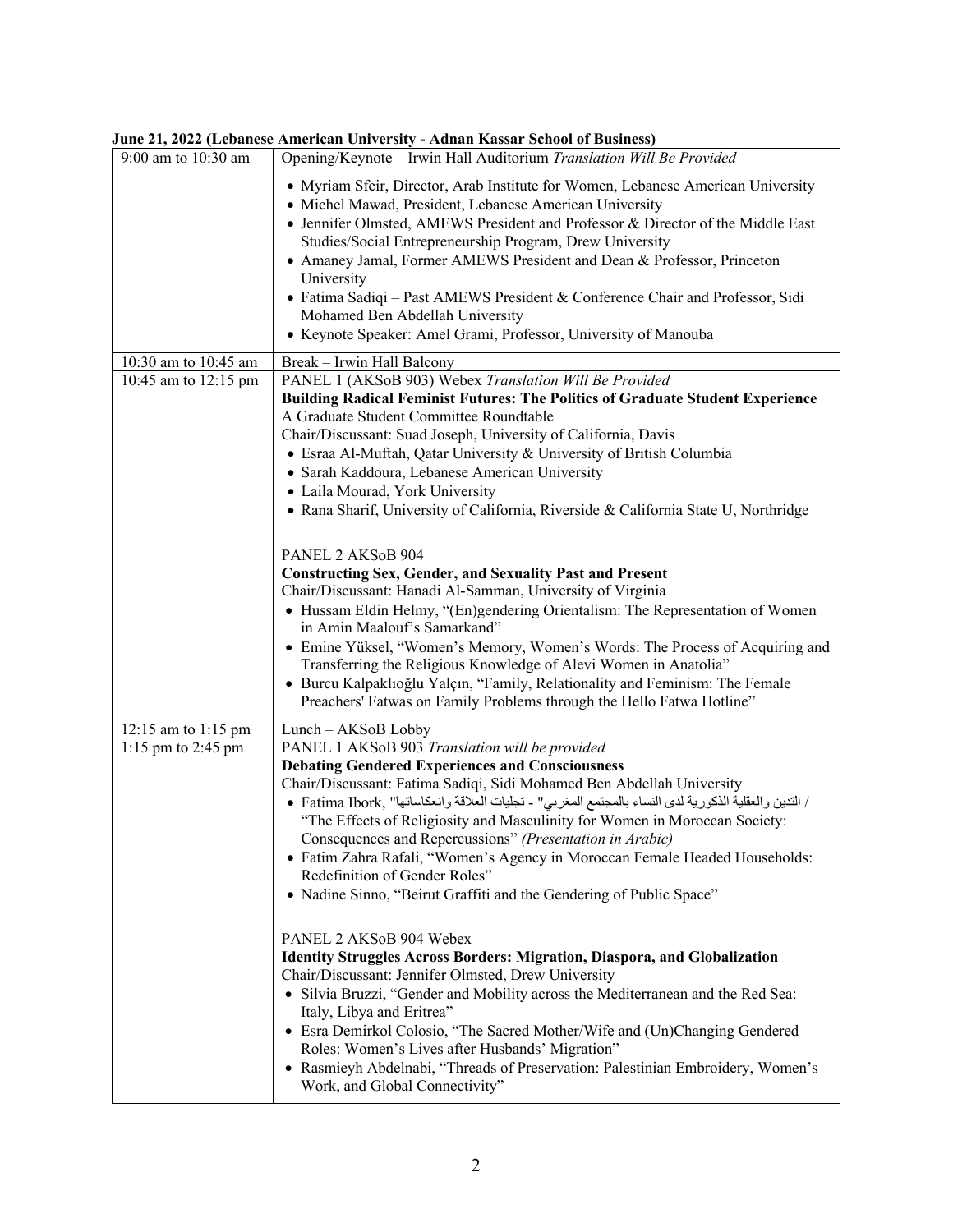| 2:45 pm to $3:00$ pm                   | Break - AKSoB Lobby                                                                                                                                                                                                                                                                |  |  |
|----------------------------------------|------------------------------------------------------------------------------------------------------------------------------------------------------------------------------------------------------------------------------------------------------------------------------------|--|--|
| $3:00 \text{ pm}$ to $4:30 \text{ pm}$ | PANEL 1 AKSoB 903 Translation will be provided                                                                                                                                                                                                                                     |  |  |
|                                        | <b>Gendered Representations</b>                                                                                                                                                                                                                                                    |  |  |
|                                        | Chair/Discussant: Soha Bayoumi, Johns Hopkins University                                                                                                                                                                                                                           |  |  |
|                                        | • Ezgi Güler, "An Unlikely Resistance: The Case of Transfeminine Sex Workers in<br>Turkey"                                                                                                                                                                                         |  |  |
|                                        | • Sara Farhan, "Baghdad is One Big Brothel': Colonialism, Sex-Work, and the<br>Institutionalization of Medicine in Mandate and Hashemite Iraq, 1921-1958"                                                                                                                          |  |  |
|                                        | • Najate Nerci, La condition des femmes des minorités ethniques et raciales au Moyen<br>Orient: pour une approche intersectionnelle / "The Conditions of Women in Ethnic<br>and Racial Minority Groups in the Middle East: An Intersectional Approach"<br>(Presentation in French) |  |  |
|                                        | PANEL 2 AKS <sub>o</sub> B 904                                                                                                                                                                                                                                                     |  |  |
|                                        | Health: Physical, Mental, and Reproductive                                                                                                                                                                                                                                         |  |  |
|                                        | Chair/Discussant: Zina Sawaf, Lebanese American University                                                                                                                                                                                                                         |  |  |
|                                        | • Yasmin Shafei, "Majnūna: Women's Madness and the Professionalization of<br>Psychiatry"                                                                                                                                                                                           |  |  |
|                                        | • Zeina Fathallah, "Obstetrician-Gynecologists' Experiences in Providing Abortion<br>Services in Lebanon                                                                                                                                                                           |  |  |
|                                        | • Mai Mohamed Aboul-dahab, "Women Spaces: Spatial Experiences of Egyptian<br>Women within Women-only Gyms and Health Clubs"                                                                                                                                                        |  |  |
| 4:30 pm to 7:00 pm                     | <b>Break</b>                                                                                                                                                                                                                                                                       |  |  |
| $7:00 \text{ pm}$ to $9:00 \text{ pm}$ | Dinner Reception – Co-hosts Freidrich Ebert Stiftung (FES) and AMEWS<br>Location: Gefinor Rotana                                                                                                                                                                                   |  |  |

## **June 22, 2022 (American University of Beirut – West Hall)**

| 10:00 am to $11:30$ am                                                                              | PANEL 1 – West Hall Auditorium A                                                                                                                                 |  |  |  |
|-----------------------------------------------------------------------------------------------------|------------------------------------------------------------------------------------------------------------------------------------------------------------------|--|--|--|
|                                                                                                     | <b>Gendered Approaches to History and Memory</b>                                                                                                                 |  |  |  |
|                                                                                                     | Chair/Discussant: Hoda ElSadda, Cairo University                                                                                                                 |  |  |  |
| • Yasmin Amin, "'Wa ka'anaha majhūla' (As if She is Unknown): The Mystery<br>Surrounding Umm Ishaq" |                                                                                                                                                                  |  |  |  |
|                                                                                                     | • Sara Sabban, "Crafting the Lebanese Nation under the French Mandate: Evelyne<br>Bustros (1878-1971) as a Patron of the Arts and Crafts"                        |  |  |  |
|                                                                                                     | • Cafer Sarıkaya, "Women and Gender in the Middle East after the First World War:<br>Food Narratives in Fethiye Cetin's My Grandmother"                          |  |  |  |
|                                                                                                     | PANEL 2 - West Hall Auditorium B Translation will be provided<br><b>Contradictions of State Feminism</b><br>Chair/Discussant: Amaney Jamal, Princeton University |  |  |  |
|                                                                                                     | • Amina Drhimeur, "Gender Reforms and 'Islamic Feminism' under the AKP and the<br>PJD: A Comparison between Morocco and Turkey"                                  |  |  |  |
|                                                                                                     | • Dana Olwan, "Reforming the State: Monarchical Interventions and the Fight Against<br>Gender-Based Violence in Jordan"                                          |  |  |  |
|                                                                                                     | • Dina Hadad, "Intersectionality, Gender and Development: The Other Side of<br>International Standards"                                                          |  |  |  |
| 11:45 am to 1:00 pm                                                                                 | Lunch - West Hall Balcony                                                                                                                                        |  |  |  |
| $1:00 \text{ pm}$ to $5:00 \text{ pm}$                                                              | Field Visits - Organized by the Asfari Institute for Civil Society and Citizenship                                                                               |  |  |  |
| 5:00 pm to 7:30 pm                                                                                  | <b>Break</b>                                                                                                                                                     |  |  |  |
| $7:30 \text{ pm}$ to $9:30 \text{ pm}$                                                              | Dinner Reception - Co-hosts Arab Council for Social Sciences (ACSS) and AMEWS                                                                                    |  |  |  |
|                                                                                                     | Location: Gefinor Rotana                                                                                                                                         |  |  |  |